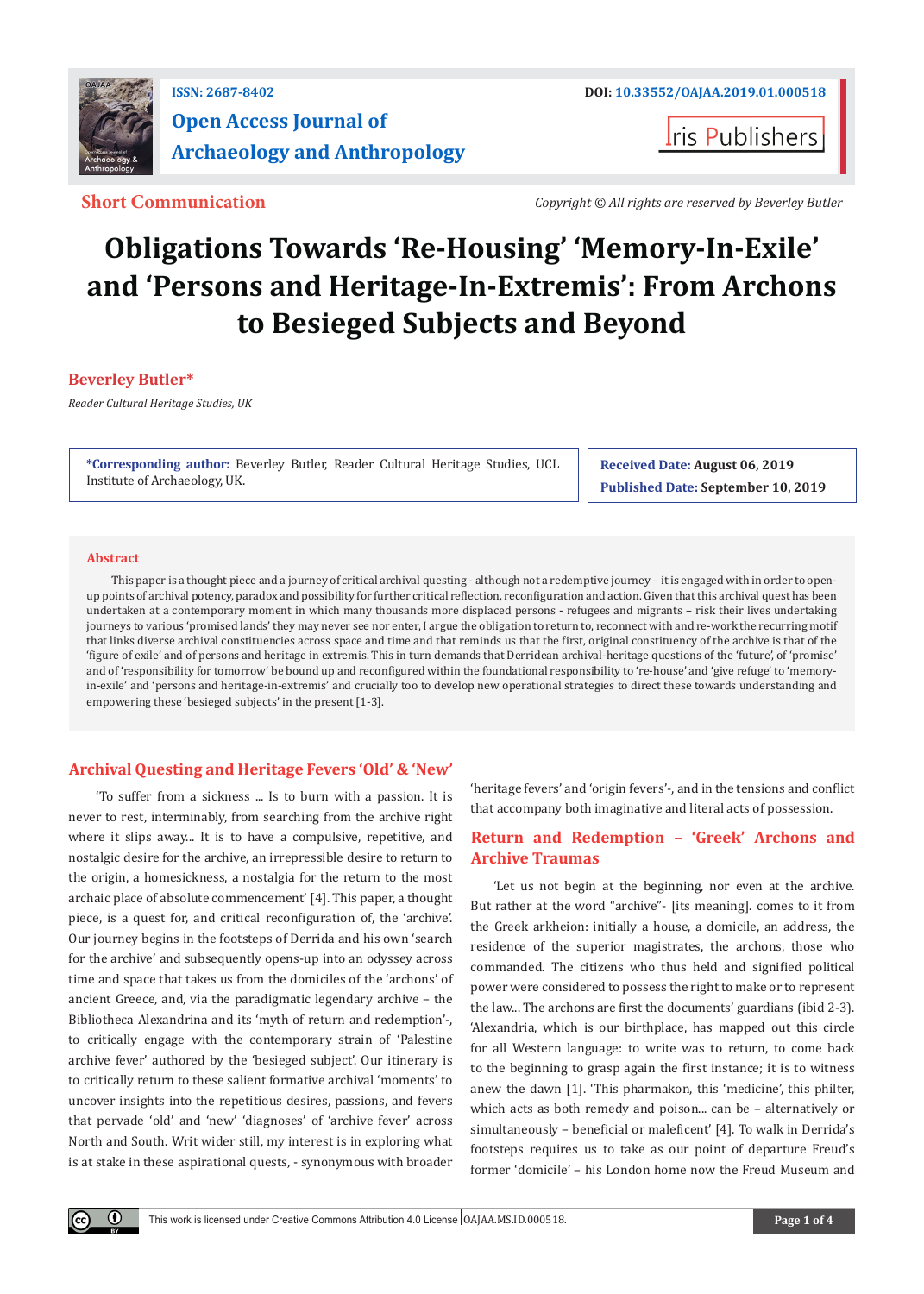archive. This is the setting for Derrida's 'Archive Fever' and his 'Freudian Impression' of archival forms. Derrida begins his lecturejourney by deconstructing the etymological roots of the word "archive". The 'Greek' claim to the archive is thus revealed to be the domicile of the figure of the 'archon' whose home takes the form of the archive and vice versa. As elite sovereign guardians, the archons as powerful personas not only provide the 'physical security of what is deposited and of the substrate' but are afforded 'the power to interpret the archives'. Crucially this revolves around guardianship 'as' and 'of' 'the law'. As Derrida has it: 'Entrusted to such archons, these documents in effect state the law: they recall the law and call on or impose the law' [4].

It is here that we need to pause our journey and with Derrida's help draw out the 'pharmakonic' traits of the archive. First the quest to possess and be possessed by the archive as 'curative' force is found in expressions of wish fulfilment, magical thinking and melancholic-nostalgia that in turn see the archive take on, project and invest in ontological-existential qualities of 'home', 'origin', or 'refuge.' The sense of well-being, belonging and security inherent in gaining protection from close proximity to benign ancestors is thus acquired. However, in Derrida's 'Freudian impression' of the archive the more 'poisonous' ancestry and repetitious 'pharmakonic' forces of sickness, repression, 'archio-violence' and trauma restlessly co-exist with the quest for fulfilment, wholeness and harmony. The archive is recast the scene of epic Oedipal violence and the destructive forces of the 'death-drive' that manifest as evil and malice [4]. This Derridean thesis crystallizes 'trauma in the archive' [5]. Writ large the over-arching 'promise' of the archive to 'cure' and 'redeem' is destabilized by the revelation (prophecy) of archival 'destiny': its self-destructive capacity; for Derrida its inherent flammability.

That Derrida specifically names the ancient Bibliotheca Alexandrina as the 'west's' 'paradigmatic' example of 'archive fever' grounds archival discourse in a particularly potent mythhistory which sees the legendary institution emerge as an idealized 'Greek' icon although yet again marked by extreme 'pharmakonic' forces [3]. Here our footsteps cross-over with those of Alexander the Great and his quest, or rather, his attempted conquest of the, East. As Alexander and his fellow Greeks leave behind mainland Greece, Alexandria's potent possession and characterization as an extension of the Greek homeland - the 'New Athens' – and further still as the 'meeting point of East and West' and the 'birthplace' of 'cosmopolitanism', thus legitimates a dominant 'western' claim to the city's foundational values of: universalism, intellectualism, humanism, philosophy and secularity [1-3]. These values are subsequently taken up by archival discourse and grounded in the grand project to create, collect and disseminate 'encyclopedic universal knowledge'. Simultaneously on an ontological level the Alexandrina provides for the 'Greeks' in 'diaspora' the promise 'refuge' in archival form: the 'rehousing' of 'memory-in-exile' [4]. The archive is thus situated as a response to original traumatic displacement and dislocation. More particularly it is the ancient Alexandrina's acts of literary possession and translation that are credited with placing 'Alexandria at the birth of our world' [1] and which cast the city and archive as 'one of the great wombs of western literature' and as the 'memory of the world' (Polignac in op.cit). Homer's epics were first archived and annotated as fixed texts at the ancient institution. Thus, added to existing archival dramas is the powerful re-working by the 'west' of Alexandria and Alexandrina as both odyssey and as homecoming.

It is however with much paradox and great effectiveness that it is the destruction of the ancient Alexandrina (its flammability/ vulnerability/ tragedy) that ultimately secures its status as a phoenix-like institution and gives archival discourse its 'redemptive formula'. The event of the Alexandrina's destruction is thus read by the 'west' as the traumatic loss of an ancient ancestor and embeds the institution in an entropic, politics and poetics of melancholy and loss. Crucially the ancient institution as the 'west's' much mourned 'lost object' generates a redemptive urge that gives birth to the repetitive desire to rebuild the Alexandrina 'on the ruins'. Not only has this project become bound-up in the 'myth of return and redemption' articulated by Foucault above ('to write was to return') Butler B [1] but wider archival-heritagemusicological discourse has similarly cultivated the Alexandrina as its ancestor-paradigm. The Alexandrina has thus emerged as the idealised 'template' and 'blueprint' for the resurfacing of the archival-heritage-museological project within the 'nodal points' of 'western' tradition: The Renaissance, Enlightenment and further into modernity (op.cit). A related intellectual engagement argues that the wider modernist turn to the archive – and writ wider still the turn to heritage and origins - is characterised in terms of modernity's philosophical preoccupation with its 'own loss of origin', its 'feelings of ontological homelessness' and with projects to redeem and re-house modernity's memory-in-exile (op.cit). Within a secularising thesis the archive is thus strategically positioned as modernity's metaphysical mirror. It is here that modernity and the archive/museum/heritage/origin are similarly imbued with metaphysical attachments to redemptive qualities (op.cit). Here too the secularisation of the 'redemptive-messianic' aspect of archival quests offers a means to be possessed by the archive in terms of securing not only a remembered past but the 'promise of a future'. The colonial-possessional archival force is similarly endowed with prophetic articulations about archival visions of 'duty' and 'destiny'. These attachments also give more depth to the intellectual odyssey which invests the archive as the 'west's' secularizing humanist force and privileged medium for reflecting upon the human condition and to address the core question: what it is to be human? (op.cit).

#### **Palestinian Archive Fevers – Besieged Subjects and Contemporary Repossession**

'Palestinian archive fever …spreading among Palestinians everywhere. Whether in Ramallah or London, Haifa or San Francisco, Beirut or Riyadh… the full dimensions can hardly be imagined' [6]. 'Exiles are cut off from their roots, their land, their past… Exiles feel, therefore, an urgent need to reconstitute their broken lives, usually by choosing to see themselves as part of a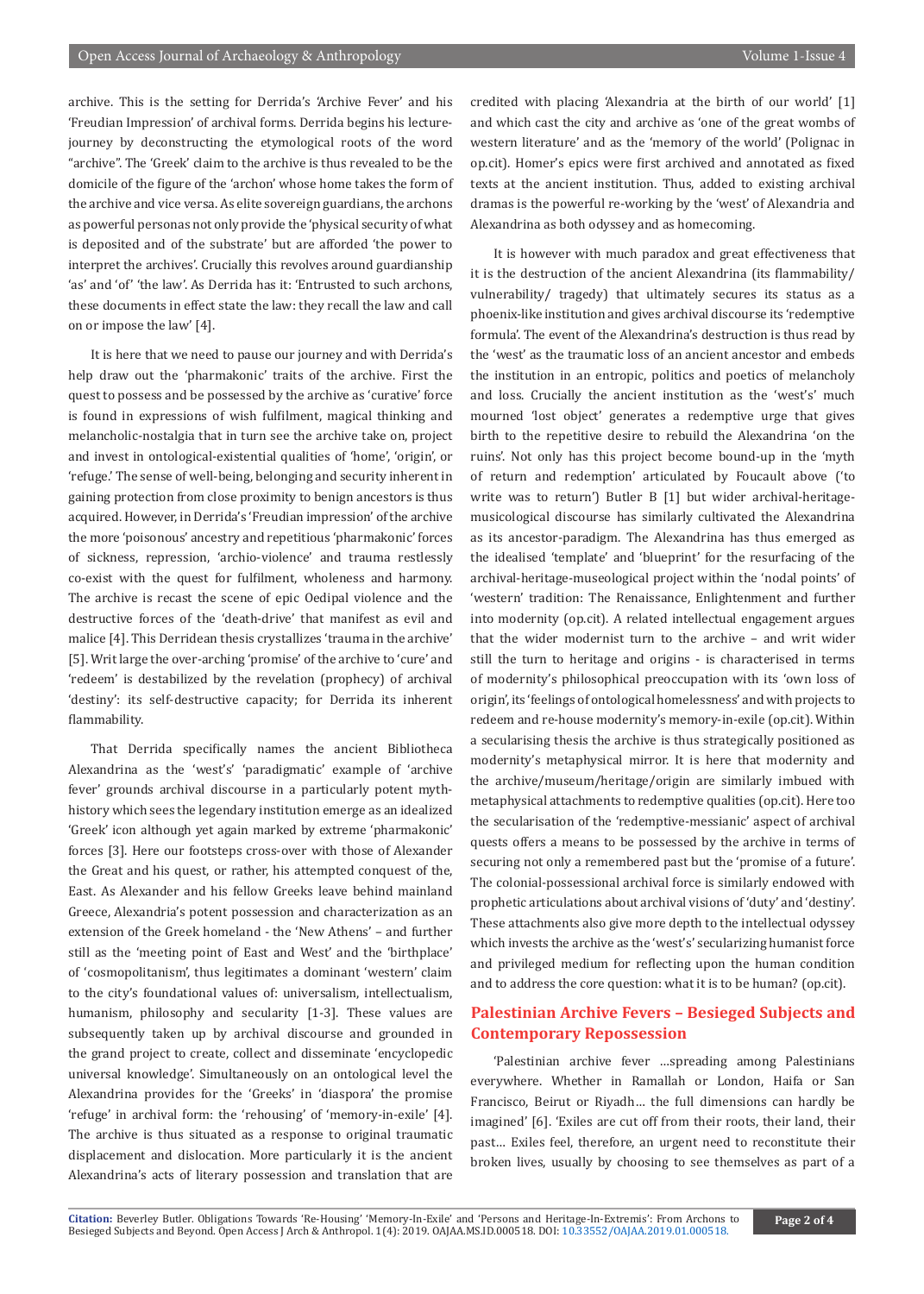triumphant ideology or restored people' [7]. To pursue our archival quest further this second part of our journey tracks the symptoms, the potential remedies, and crucially too the transformations at play, in particularized expressions of 'Palestinian archive fever.' My interest is in how the diagnosis and its response has led in turn to new critical reconfigurations of the 'archive' authored by the 'besieged' subject thus challenging the sovereign power of the 'archons' and their exclusive possession of the archival domain. To pursue these alternative re-worked archival formations we need to indulge in the motif of repetition and make our own critical return to the Freud Museum in order to engage with the work of two Palestinian intellectuals: Said and Doumani. Doumani's connection to this space is via the debt he owes to Derrida  $[4]$ while subsequently taking it in new directions to address the full force of popular contemporary 'Palestinian archive fever' Doumani B [6] Said in turn was invited to give his own Freud lecture entitled 'Freud and the Non-European'[8]. His lecture-journey takes us on pathways marked by violent contestation in order to critically recast the transformational- 'pharmakonic' qualities of cultural forms – including that of the archive - from the perspective of the 'non-European' 'besieged subject'(op.cit).

As both Said and Doumani demonstrate the 'figure' of the 'besieged subject' unlike that of the 'archon' is typically 'exiled' 'outside' dominant archival discourse and/or exists as a repressed non-sovereign subject on the archival fringes. Both here and in his wider work Said brings to the fore the struggle of Palestinians to 'wage' a 'battle' for the 'right to possess a remembered presence' and to 'reclaim a collective historical reality'[7]: the force and fevers of which that Doumani explores in detail. Said further argues that Palestinians, like that of others of modernity's exiles, require a framework to work through the alienations of their literal, lived experiences of traumatic displacement. As both Derrida and Doumani would agree the archive is one such 'template' that keeps being returned to and invested in by marginalized constituencies as part of postcolonial quests for repossession. Here the 'promise' of the archive to redeem, restore and reconstitute again affords access to a longed-for vision of wholeness, belonging and origin. The archive reworks the Alexandrina's 'myth of return and redemption' and similarly grounds Said's model of a 'triumphant ideology' in the realpolitik. The archival fevers of desire, passion and nostalgia that led the 'west' to position 'Alexandria' as 'lost object' now sees a Palestinian-led archival project acting to repossess 'Palestine' as their 'lost object'.

In his 'Freud lecture' Said takes this point further to reflect upon the tension between 'figurative and literal' worlds that accompany the possessional acts of (Orientalist, Zionist) settler-colonialism in Palestine [8]. He addresses the violence at stake in the material objectification of the quest to possess/ re-possess home, origin and refuge as 'facts on the ground' and the dispossession of the 'other(s)' that accompanies these acts. The literalization and territorializing of these fevers and desires to possess the 'all too perfect' reality of the homeland thus works to the exclusion most notably of 'indigenous' populations (op.cit). It is the exclusivity of the Zionist identification with archival 'stories of destiny' and with the 'proverbial people of exile' that has led to the dispossession of 'Palestine' and exacerbation of its status/non-status as 'lost object' [2]. As Said argues heritage-archival-cultural forms – specifically that of the material force of archaeology - continue to be pressed into the service of sustaining a violent politics of separation that operates across 'imaginative' as well as 'real' geographies. Similarly, Doumani argues that the contemporary strain of 'archive fever' spreading among Palestinians, is symptomatic of the connectivity's between this contemporary 'archival impulse' and foundational and continued violence: he argues that it, 'this is not an unusual obsession for any social group that experiences the traumas of dispossession and displacement on a massive scale as the Palestinians did in 1948. Nor is it unusual that the archival impulse is still strong six decades after that seminal event' further iterating, 'After all, 1948 was not a moment, but a process that continues as I write. The appropriation of Palestinian land and control over the movement of Palestinians is a daily reality. Indeed, not a day passes without a Palestinian home full of memories and memorabilia being destroyed by Israeli bulldozers; or without some olive grove, patiently tended and referred to by name across the generations, being cleared out for the building of Jewish only roads' [6].

What is crucial to recognize, Doumani argues further, is that the spread of 'archive fever' in Palestine reveals the vital role of 'lay persons' and a variety of 'actors', - individuals, institutions, groups - that have become an essentialized part of the archival-heritage networks many of which are located 'outside' routinised notions of the heritage-archival profession/ professionals. Therefore, not only is the 'genre of memorial literature written mostly by laypersons about their families, and towns, among other matters' highlighted by Doumani but a context in which 'Until proper archival collections are established, [it] therefore, … becomes incumbent on individuals, family associations, universities, think tanks, research centres, city clubs, student groups, and a wide range of non-governmental institutions (cultural, political, religious, charitable, and so on) to take matters into their own hands; hence the tremendous expansion in both technological and social spaces of archival activity' [6].

It is evident that this popular commitment is bound up in the recognition of the need for strong cultural activism as a form of resistance and the creation of an 'archival democracy' as Doumani B [6] has dubs it. This has effectively made the archive 'everyone's concern' and has helped replace the once dominant technicist-led diagnostic approach to problem solving with alternative recasting of the archive as 'social spaces'. It is here too that 'new technologies' offer alternative points of access to social and cultural networks at a time when the 'everyday realities' of daily life for Palestinians increasingly bound up in restricted mobility. Moreover, the desire to address recent history and to create spaces and opportunities for remembering and commemoration is also clear. Doumani reiterates this, 'I mention the archiving of the present, not just the past, because Palestinians are still incapable of stopping the continued and accelerating erasure of the two greatest archives of all: the physical landscape and the bonds of daily life that constitute